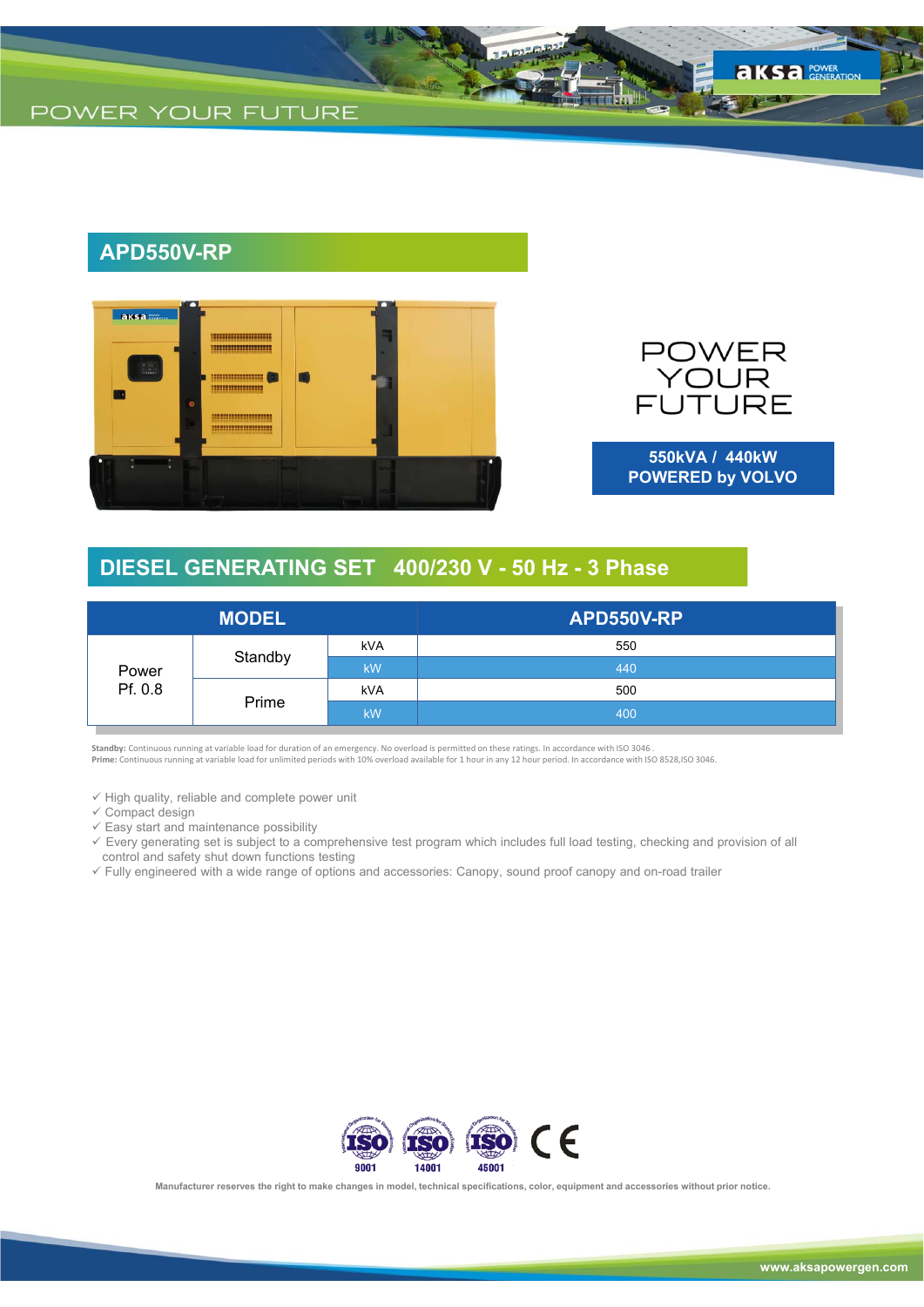## POWER YOUR FUTURE

## **ENGINE**

| <b>VOLVO PENTA</b>            |                     |                                   |  |  |  |  |
|-------------------------------|---------------------|-----------------------------------|--|--|--|--|
| Model                         |                     | <b>TAD1641GE</b>                  |  |  |  |  |
| <b>Engine Power Output</b>    | <b>kWm</b>          | 484                               |  |  |  |  |
| at rated rpm                  | <b>HP</b>           | 658                               |  |  |  |  |
| Aspiration and Cooling        |                     | Turbocharged-Aftercooled          |  |  |  |  |
| <b>Total Displacement</b>     | Litre               | 16.12                             |  |  |  |  |
| No. of Cylinders and Build    |                     | 6 Cylinder, In-Line               |  |  |  |  |
| <b>Engine Speed</b>           | rpm                 | 1500                              |  |  |  |  |
| Bore and Stroke               | mmxmm               | $144 \times 165$                  |  |  |  |  |
| <b>Compression Ratio</b>      |                     | 16.5:1                            |  |  |  |  |
| Governor                      |                     | Electronic control(Volvo / EMS 2) |  |  |  |  |
| Fuel Consumption at full load | L/hr                | 103.2                             |  |  |  |  |
| <b>Fuel Tank Capacity</b>     | Litre               | Canopy: 1500                      |  |  |  |  |
| <b>Oil Capacity</b>           | Litre               | 48                                |  |  |  |  |
| <b>Coolant Capacity</b>       | Litre               | 60                                |  |  |  |  |
| <b>Radiator Cooling Air</b>   | $m^3/m$ in          | 469                               |  |  |  |  |
| Air Intake - Engine           | $m^3/m$ in          | 38                                |  |  |  |  |
| <b>Exhaust Gas Flow</b>       | m <sup>3</sup> /min | 92                                |  |  |  |  |
| Sound Level(1M)               | dBA                 | 89                                |  |  |  |  |
| Sound Level(7M)               | <b>dBA</b>          | 79.5                              |  |  |  |  |

 $\checkmark$  Heavy duty Volvo Penta diesel engine

 $\checkmark$  Four stroke, water cooled, turbocharged

 $\checkmark$  Direct injection fuel system

 $\checkmark$  Electronic Governor system

- 12/24 V D.C. starter and charge alternator
- $\checkmark$  Replaceable fuel filter, oil filter and dry element air filter
- $\checkmark$  Cooling radiator and fan

 $\checkmark$  Starter battery (with lead acid) including Rack and Cables

 $\checkmark$  Flexible fuel connection hoses and manual oil sump drain valve

 $\checkmark$  Industrial capacity exhaust silencer and steel bellows

 $\checkmark$  Jacket water heater(at automatic models)

 $\checkmark$  Operation manuals and circuit diagram documents

# **ALTERNATOR**

| Design                                       | Brushless single bearing, revolving field                |
|----------------------------------------------|----------------------------------------------------------|
| Stator                                       | 2/3 pitch                                                |
| Rotor                                        | Single bearing, flexible disc                            |
| <b>Insulation System</b>                     | Class H                                                  |
| <b>Standard Temperature Rise</b>             | 125 - 163°C Continuous                                   |
| <b>Exciter Type</b>                          | <b>Self Excited</b>                                      |
| <b>Phase Rotation</b>                        | A(U), B(V), C(W)                                         |
| <b>Alternator Cooling</b>                    | Direct drive centrifugal blower fan                      |
| <b>AC Waveform Total Harmonic Distortion</b> | No load < 1.5%. Non distorting balanced linear load < 5% |
| Telephone Influence Factor (TIF)             | <50 per NEMA MG1-22.43                                   |
| Telephone Harmonic Factor (THF)              | <2%                                                      |

 $\checkmark$  Brushless, single bearing system, flexible disc, 4 poles

 $\checkmark$  Insulation class H

 $\checkmark$  Standard degree of protection IP22 (\*IP23 is available.)

 $\checkmark$  Self-exciting and self-regulating

- $\checkmark$  Impregnation with tropicalised epoxy varnish
- $\checkmark$  Solid state Automatic Voltage Regulator
- $\checkmark$  Stator winding with 2/3 pitch for improved harmonics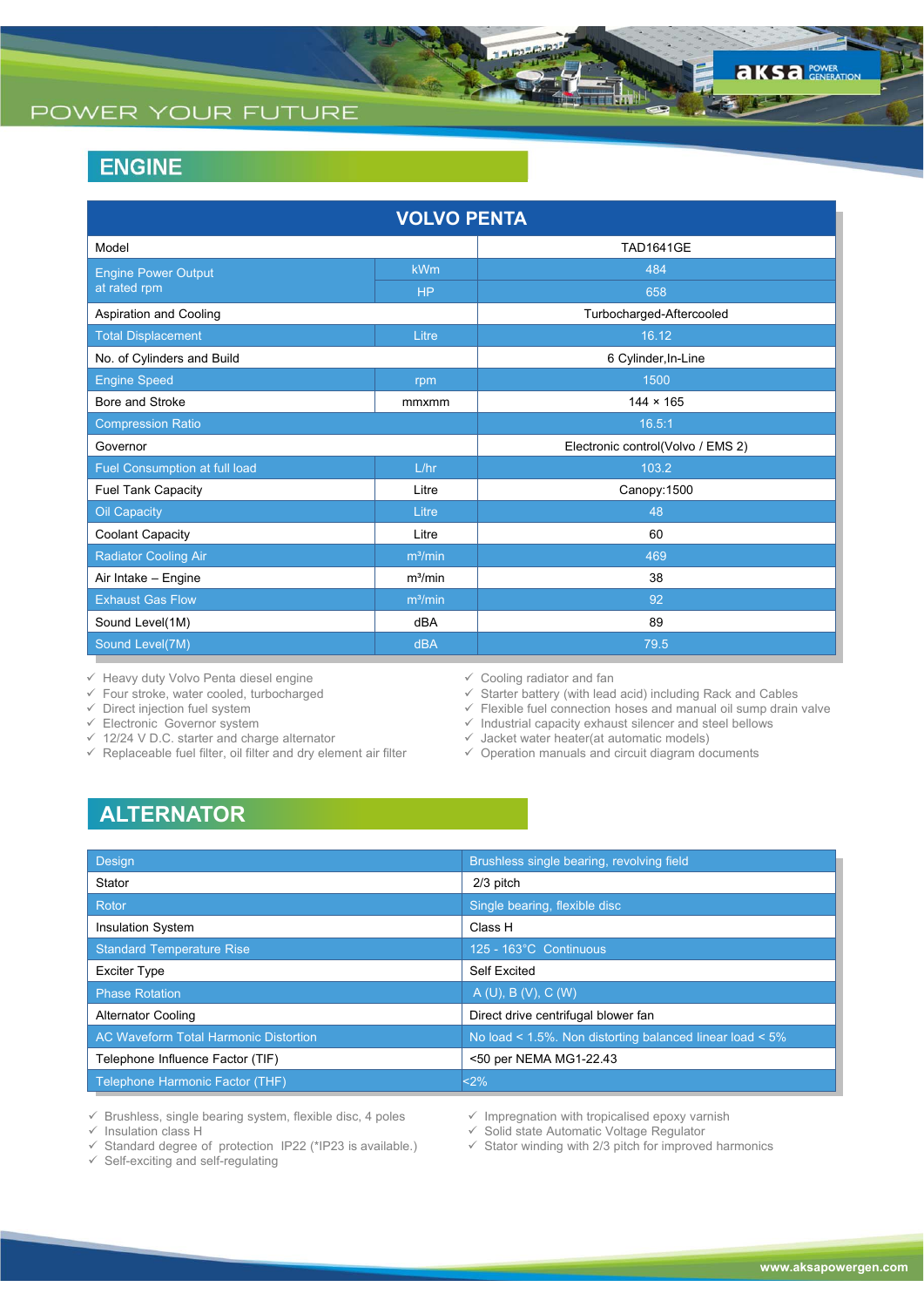### **CONTROL SYSTEM**

Control supervision and protection panel is mounted on the genset base frame. The control panel is equipped as follows:

#### **1. Auto Mains Failure Control Panel**

- Panel equipments:
- $\checkmark$  Control with AMF module
- $\checkmark$  Static battery charger
- $\checkmark$  Emergency stop push button

#### **a) Generating set control module DSE 7320 features:**

- $\sqrt{T}$ he module is used to monitor a mains supply and starts and stops a
- standby generating set
- $\checkmark$  Micro-processor based design
- Automatic control of mains and generator contactors
- Monitors engine performance and AC power output
- $\checkmark$ LED alarm indication
- Front panel configuration of timers and alarm trip points
- $\checkmark$  Easy push button control
	- STOP/RESET MANUAL –TEST- AUTO MUTE ALARM START

#### **b) Metering via LED display:**

- $\checkmark$  Generator Volts (L-L / L-N)
- $\checkmark$  Engine oil pressure (PSI-Bar)
- Generator Ampere (L1,L2,L3)
- $\checkmark$  Engine temperature (°C&°F)
- $\checkmark$  Generator Frequency (Hz)
- $\checkmark$  Plant battery volts
- $\checkmark$  Engine hours run
- $\checkmark$  Mains Volts (Ph-Ph/Ph-N)
- Generator kVA, kWh
- $\checkmark$  Generator kW as % of rated kW setting
- Generator Cos (σ)

#### **2. Power Outlet Terminal Board Mounted on the Genset Base Frame**

### **OPTIONAL EQUIPMENTS**

#### **Diesel Engine**

 $\checkmark$  Oil heater

#### **Alternator**

- 3/4 Pole Output Circuit Breaker
- $\checkmark$  Anti-condensation Heater

#### **Panel**

- $\checkmark$  Charge ammeter
- Transfer Switch 3 Pole  $\checkmark$  Transfer Switch 4 Pole
- $\checkmark$  Earth Fault , single set
- 

#### **Accessories**

- $\checkmark$  Bulk fuel tank
- $\checkmark$  Automatic filling system
- $\checkmark$  Fuel-water separator filter
- $\checkmark$  Low fuel level alarm
- $\checkmark$  Residential silencer
- $\checkmark$  Enclosure or sound proof canopy
- $\times$  Trailer
- $\checkmark$  Manual oil drain pump
- $\checkmark$  Tool kit for maintenance
- Unbalanced load
- $\checkmark$  Independent earth fault trip

Under / Over Generator Voltage

#### **d) LED indications**

- Four configurable LED's like:
- $\checkmark$  Mains available
- $\checkmark$  Generator available
- $\checkmark$  Mains on load

**c) Alarms:**

 $\checkmark$  Charge fail Over Current

 $\times$  kW overload

 Low Oil Pressure  $\checkmark$  Emergency stop  $\checkmark$  High engine temperature

 Over and Under Speed  $\checkmark$  Low and High Battery Volt.  $\checkmark$  Start and Stop Failure

Generator on load